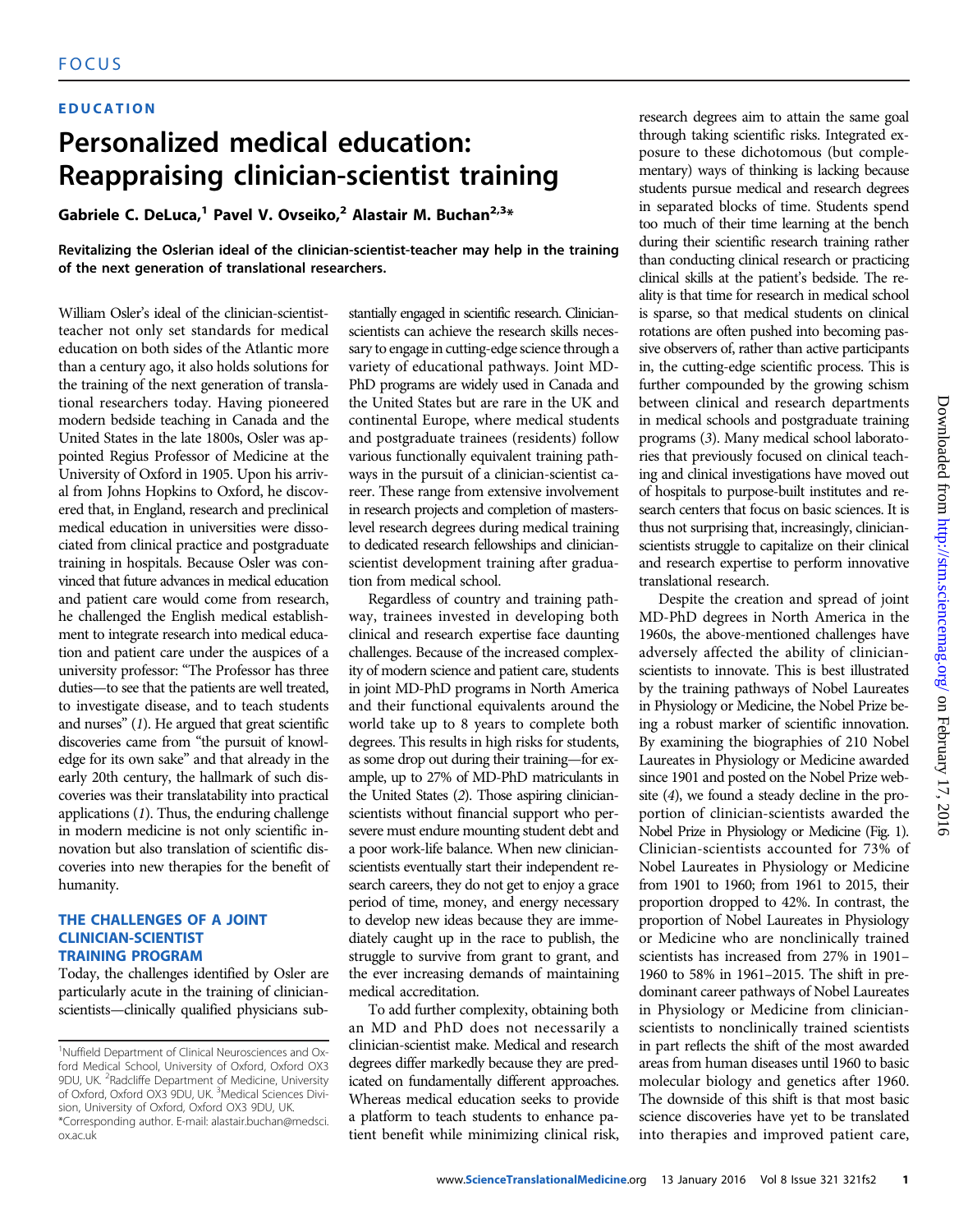

Fig. 1. The greatest prize of all. Shown are Nobel Laureates in Physiology or Medicine by medical degree, 1901–2015. A steady decline in the proportion of clinician-scientists awarded the Nobel Prize in Physiology or Medicine has led to a shift in predominant career pathways of Nobel Laureates in Physiology or Medicine from clinician-scientists to nonclinically trained scientists. Bars indicate proportions; figures in the bars indicate absolute numbers. A Nobel Prize was not awarded in 1915–1918, 1921, 1925, or 1940–1942. [Source: Biographies of Nobel Laureates on the Nobel Prize website (4).]

whereas the burden of chronic disease associated with the 21st century's aging population is escalating.

## INTEGRATION OF CLINICAL AND RESEARCH EDUCATION

After a crisis in the numbers of clinicianscientists in the UK in the early 2000s, government, industry, medical research charities, and universities recognized the need to strengthen clinical research and innovation in the National Health Service (NHS) for the benefit of patients. To achieve this, a wide group of stakeholders chaired by Mark Walport, then director of the Wellcome Trust, set out to modernize medical careers in the UK (5), and the government created the National Institute for Health Research (NIHR) (6). Within this framework, Oxford academic and healthcare partners established the Oxford University Clinical Academic Graduate School (OUCAGS) (7), which is aimed at better integrating the exposure to clinical practice, research, and teaching as advocated by Osler. In addition to traditional masters and doctoral programs for aspiring clinician-scientists, OUCAGS offers new NIHR-funded training pathways based on Walport's recommendations: academic clinical fellowships allowing trainees to undertake 25% research and 75% clinical training over 3 to 4 years, usually, to develop a proposal for a doctorate; and clinical lectureships allowing trainees to undertake 50% research and 50% clinical training

over 4 years, usually, to conduct postdoctoral research and teaching. The faculty and trainees are particularly enthusiastic about these new pathways because they attempt to bridge the organizational divide between the university and the hospital and enable trainees to develop and pursue their own line of research. Moreover, funding for academic clinical fellowship and clinical lectureship posts comes predominantly from NIHR, reflecting the societal importance of translational clinical research.

Although the implementation of NIHR and OUCAGS has helped to narrow the gap between clinician and scientist, it has highlighted the pressing need to develop more integrated, dynamic, and flexible clinicianscientist training programs that span the entire continuum of undergraduate and postgraduate education and training. We believe that to achieve this, we need to revitalize the Oslerian ideal of the clinician-scientist-teacher. First, the integration of clinical training and exposure to research needs to be strengthened. Second, teaching and mentorship need to be equal partners with research and patient care. Third, scientifically innovative translational research for patient benefit needs to become the raison d'être of clinician-scientist training and careers. It is time for a seismic shift in the way the next generation of clinician-scientists is educated.

Exposure to and involvement in clinical translational research throughout medical school and postgraduate specialty training is a key tenet. Trainees interested in a clinicianscientist career should be given an opportunity to undertake a simultaneous parallel research path during medical school and residency. Protected time would be given to pursue short research projects relevant to curricular modules of interest throughout the medical school course. For example, a student learning the fundamentals of cardiology in the classroom or at the bedside could take a short detour from their "standard" medical course to pursue a research project in that field. The duration of dedicated research project time would need to be flexible (such as 2 to 6 months) to accommodate project goals and demands. This would facilitate the introduction and consolidation of core medical principles while contributing to cutting-edge science.

Trainees would be expected to devise a personalized curriculum to enable them to weave research in and out of the regular medical school and residency curriculum. In so doing, contextual knowledge and real-world experiences (clinical and scientific) would be married through a problem-solving based approach. Time allotted to the acquisition of core medical knowledge, bedside apprenticeship, and research training would be dependent on competency-based outcomes and not restricted to time-fixed rotations. The duration of research exposure throughout the degree course would vary according to the trainees' needs and interests, with the candidate potentially being awarded a higher research degree (such as MSc or PhD) arising from their scientific contributions. This system would provide a distinct platform to arm the emerging clinician-scientist with the skills needed to be adequately trained in providing an excellent clinical service at the bedside while taking scientific risks at the bench for the betterment of patient care.

### VALUE OF TEACHING AND MENTORSHIP

Critical to the success of such a system would be close mentorship of trainees by dedicated, established clinician-scientists, similar to the Oslerian ideal. The personalized nature of the proposed training program would require the close guidance and regular critical appraisal of a trainee's performance from an assigned mentor, who would oversee their clinical and research activities. Enthusiastic clinical researchers from a range of specialties would supervise research projects while interacting regularly with the trainee's mentor to discuss progress and to mobilize support. The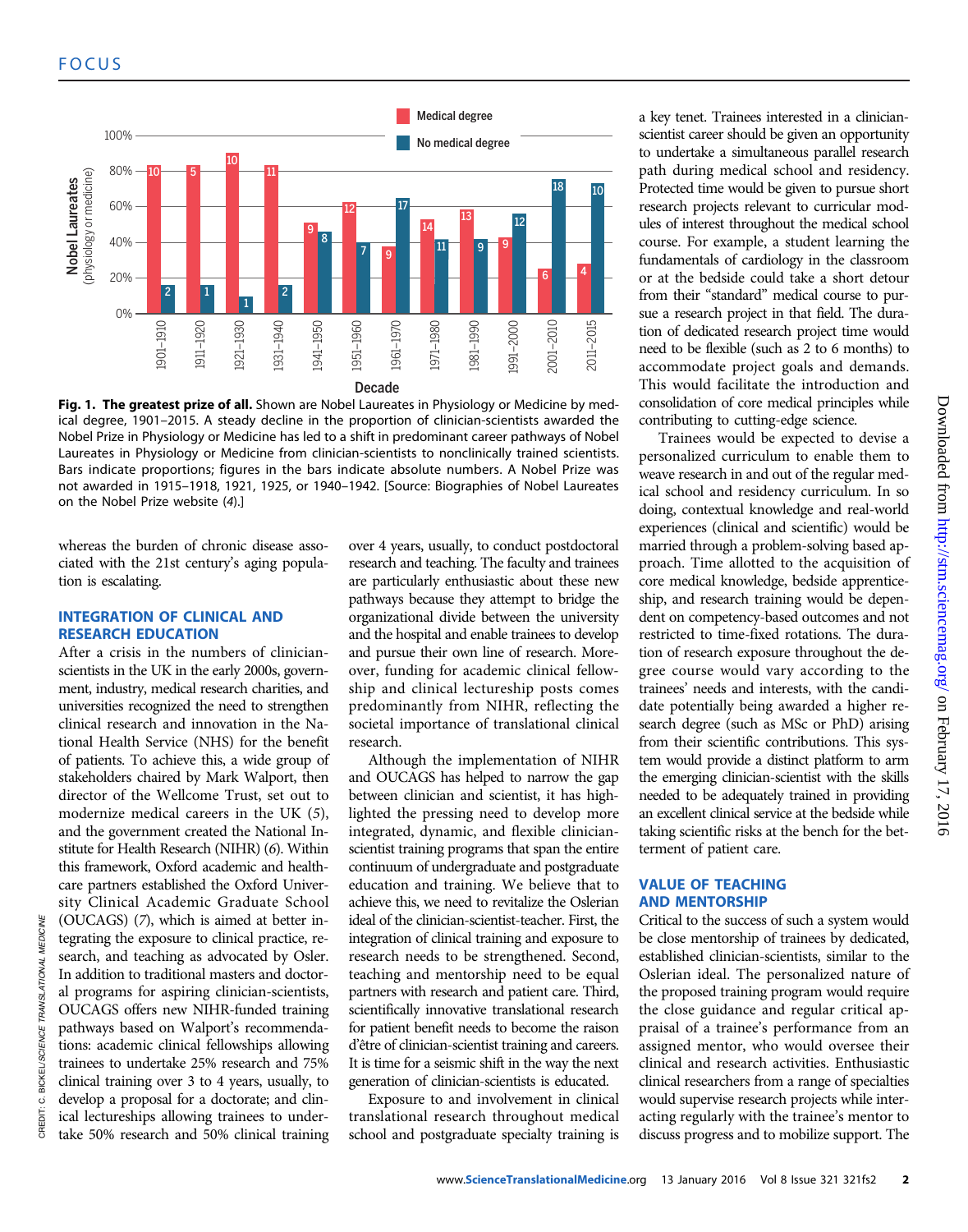time-intensive nature of such an "apprenticeship" would necessarily limit the number of trainees selected on a competitive basis to pursue this path (less than 10% of a medical school class because of mentorship and resource limitations). Further, institutions would be expected to protect the time of talented clinician-scientist educators and mentors so that they may engage adequately with clinicianscientist candidates. The stale but pervasive view that educators are failed clinicians or scientists requires dismantling, and the integral role of teaching as part of clinician-scientist training demands resurrection. The means by which institutions evaluate "academic contribution" needs careful reconsideration.

## IMPORTANCE OF INNOVATION AND TRANSLATION

Scientifically innovative translational research for patient benefit needs to become the raison d'être of clinician-scientist training and careers. To achieve this goal, clinician-scientist training needs to be recalibrated from molding the brightest clinicians into basic scientists to training clinicians to translate basic science discoveries into health benefits for local and global patient communities. Therefore, it would be important to maximize involvement of trainees in clinical and research organizations that are funded by taxpayers to focus on impactful translational research. For example, institutions with Clinical and Translational Science Awards (CTSAs) in the United States and Biomedical Research Centres (BRCs) in the UK could offer prime environments and partial resources for clinicianscientist training. Given that some of the greatest health benefits can be achieved at

the level of health systems and global populations, clinician-scientist programs would also need to include medical humanities, social sciences, public health policy, health services research, and leadership and management training to change suboptimal health systems and social structures.

Last, government and society as a whole need to encourage and recognize impactful translational research. Funders of health research should encourage translational research by basing funding awards on the impact of the research on patients rather than according to academic outputs. For example, the current Research Excellence Framework exercise in the UK seeks to allocate 20% of taxpayers' funding in medicine and all other academic disciplines to universities on the basis of the societal and economic impact of their research. It is also important for society to raise the profile of translational research and recognize achievements of clinician-scientists. Prestigious scientific awards and prizes need to better balance recognition of innovative scientific discovery with impactful translational research leading to substantial clinical benefit. Translational medicine has evolved sufficiently as a discipline to warrant a high-profile award analogous to the Fields Medal or Nobel Prize.

#### **CONCLUSIONS**

We are at a critical juncture in the field of medicine and scientific discovery, where the burden of chronic disease is escalating and the translational impact of research is falling further behind. By strengthening the integration between clinical training and exposure to research, enhancing the value of teaching and mentorship, and encouraging scientific innovation and translation for patient benefit, the next generation of clinician-scientists will be better poised to overcome the medical challenges of this century. In so doing, we stand to benefit from the humanistic value of their research, which would be deserving of the most prestigious of scientific awards.

#### REFERENCES AND NOTES

- 1. W. Osler, An address on the hospital unit in university work delivered before the Northumberland and Durham Medical Society. Lancet 177, 211–213 (1911).
- 2. D. B. Jeffe, D. A. Andriole, H. D. Wathington, R. H. Tai, Educational outcomes for students enrolled in MD-PhD programs at medical school matriculation, 1995-2000: A national cohort study. Acad. Med. 89. 84-93 (2014).
- 3. A. M. Feldman, M. S. Runge, J. G. N. Garcia, A. H. Rubenstein, American medical education at a crossroads. Sci. Transl. Med. 7, 285fs17 (2015).
- 4. Noblelprize.org, All Nobel Prizes in Physiology or Medicine (Nobel Media AB, 2014); available at [www.nobelprize.](www.nobelprize.org/nobel_prizes/medicine/laureates.) [org/nobel\\_prizes/medicine/laureates.](www.nobelprize.org/nobel_prizes/medicine/laureates.)
- 5. UK Clinical Research Collaboration, Modernising Medical Careers, Medically- and dentally-qualified academic staff: Recommendations for training the researchers and educators of the future. Report of the Academic Careers Sub-Committee of Modernising Medical Careers and the UK Clinical Research Collaboration Chaired by Dr Mark Walport, Director of The Wellcome Trust (UK Clinical Research Collaboration, London, 2005).
- 6. Department of Health, Best Research for Best Health: A New National Health Research Strategy (Department of Health, London, 2006).
- 7. K. Fleming, C. Pugh, D. Best, Academic postgraduate medical education-An Oxford view. Clin. Med. 14, 38-41 (2014).

Acknowledgments: G.C.D. and A.M.B. are supported by the NIHR Oxford Biomedical Research Centre.

10.1126/scitranslmed.aad0689

Citation: G. C. DeLuca, P. V. Ovseiko, A. M. Buchan, Personalized medical education: Reappraising clinicianscientist training. Sci. Transl. Med. 8, 321fs2 (2016).